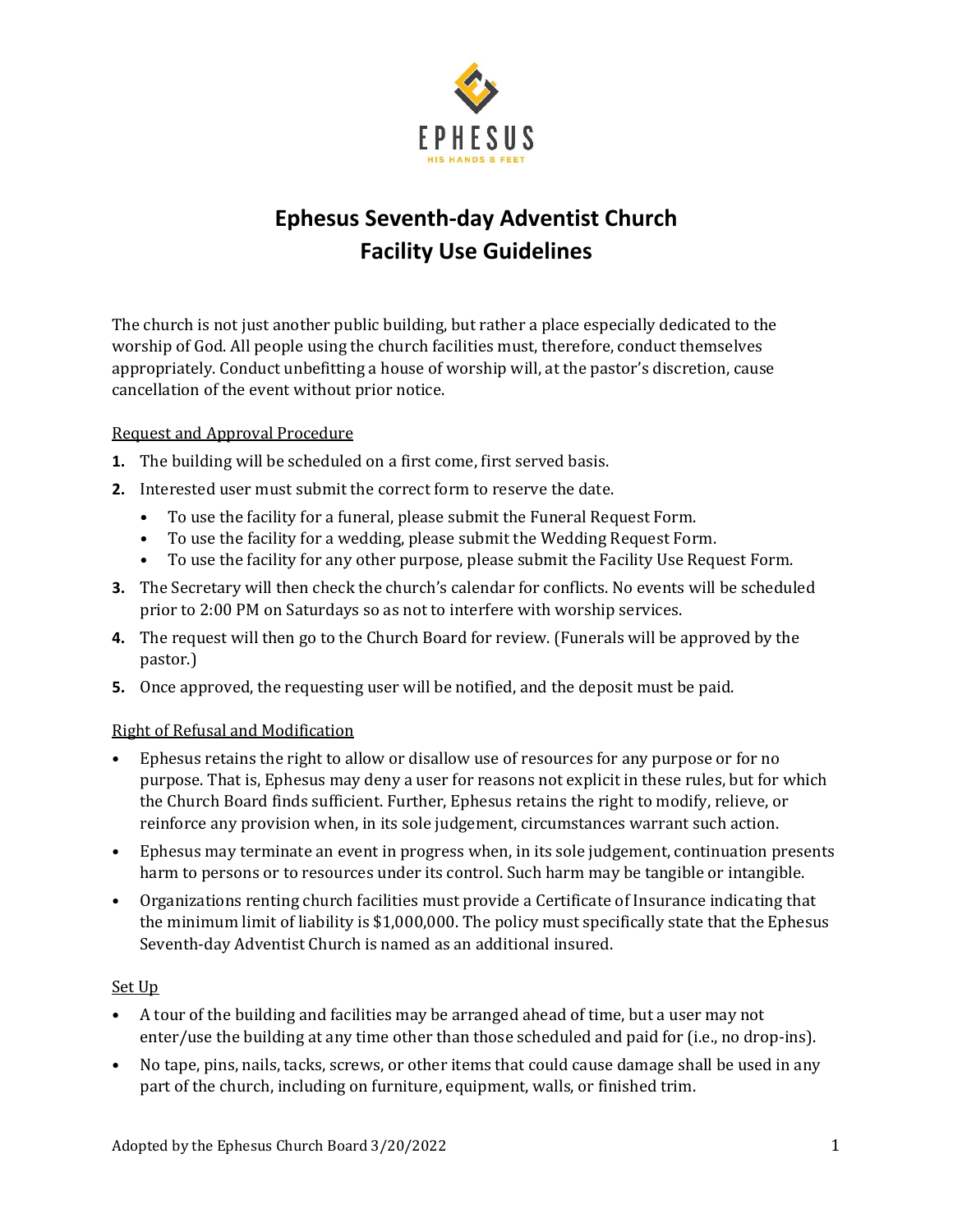• Pulpit furniture may be moved with prior approval. However, no furniture may be removed from the building. The piano, organ, and hymnals are not to be moved.

## **Conduct**

- Group leaders are responsible for keeping group members within their designated area.
- Church staff may frequently monitor all rooms.
- Youth ages 17 and younger must be supervised at all times by at least one responsible adult.
- If children are found causing a disturbance or not being supervised, parents or guardians will be asked to remove them from the facility.
- Disrespect to church staff or not following facility rules will result in an escort from the facility.

## Clean Up

- User is responsible for all clean up. If the usage space is not returned to its original condition (tables/chairs not put away, trash left out, etc.), the deposit will be retained to offset the clean-up costs incurred by the church.
- User, attendees, and caterers must set up and clean up within the requested rental times. An additional fee will be assessed if the timeframe is not adhered to.
- Trash must be disposed of in the dumpster located in the back of the parking lot.
- All spills on carpets, floors, or tables must be cleaned up immediately.
- All tables and chairs must be returned to the appropriate cart, closet, or original configuration.
- User is held responsible for any and all damages and costs for repairs, including any costs exceeding the deposit amount. User must notify the church of any damage incurred during their use of the facility.
- Should staff note any damage to the facility or its equipment, the user will be notified and requested to repair same within two weeks. If not done, the church will hire a contractor to do the repair with expenses charged to the user.
- User using the sound system, organ, kitchen facilities, or theater must be accompanied by a church representative that is trained in the use of such equipment. User must pay the church representative the fee that has been established.
- User renting the kitchen is expected to leave the kitchen clean, with all appliances turned off. Any required additional clean-up will be billed accordingly.

# Closing and Securing After the Event

- User must exit facility by end of requested reservation time, with any and all supplies or equipment they brought for use at the event.
- User is responsible for securing the facility before departing as follows.
	- If user is responsible for children or youth, user must stay until all children or youth are picked up by parents or a responsible party. User must also stay until all toys, athletic equipment, etc., are picked up and put away in their proper place.
	- Turn off all interior lights.

Adopted by the Ephesus Church Board 3/20/2022 2